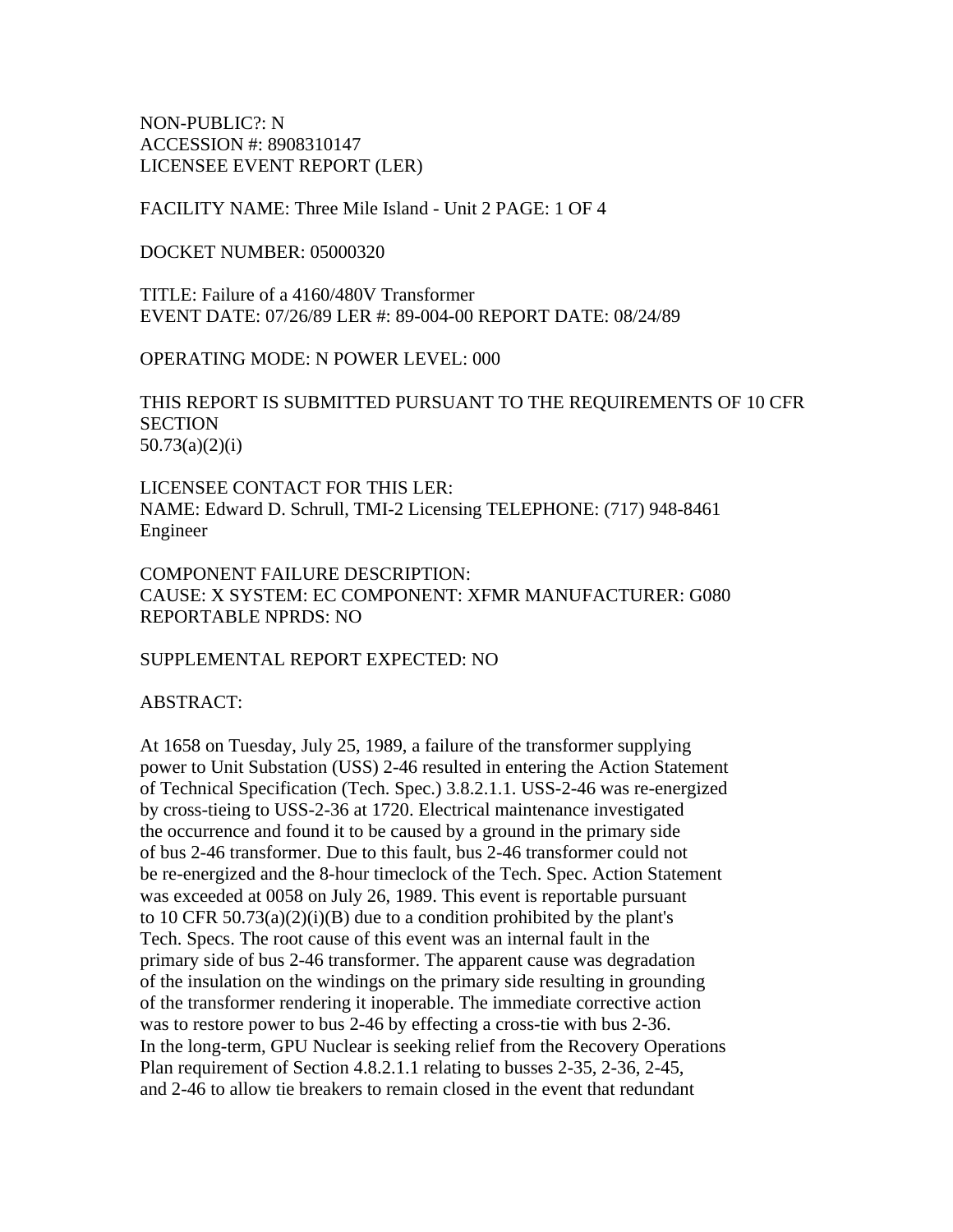bus pairs cannot be re-energized within the 8-hour timeclock of Tech. Spec. 3.8.2.1.1.

This event is similar in nature to LER 83-24.

#### END OF ABSTRACT

## TEXT PAGE 2 OF 4 I. PLANT- OPERATING CONDITIONS BEFORE THE EVENT

The TMI-2 facility was in a long-term cold shutdown state; the defueling evolution was in progress. The reactor decay heat was being removed via loss to ambient. Throughout this event there was no affect on the Reactor Coolant System (RCS) or the core.

## II. STATUS OF STRUCTURES, COMPONENTS, OR SYSTEMS THAT WERE INOPERABLE AT THE START OF THE EVENT AND THAT CONTRIBUTED TO THE EVENT

 $N/A$ 

### III. EVENT DESCRIPTION

This event occurred on July 25, 1989, at 1658 when a 4160/480V transformer (IEEE 805-1984 System Code-EC) that was supplying power to Unit Substation (USS) 2-46 failed. The Action Statement of Technical Specification (Tech. Spec.) 3.8.2.1.1 was entered at this time. USS-2-46 was re-energized by cross-tieing to USS-2-36 at 1720. Electrical maintenance investigated the occurrence and found it to be caused by a ground in the primary side of bus 2-46 transformer. Due to this fault, bus 2-46 transformer could not be re-energized and the 8-hour timeclock of the Tech. Spec. Action Statement was exceeded at 0058 on July 26, 1989.

Tech. Spec. 3.8.2.1.1 requires that the A.C. busses listed in Recovery Operations Plan (ROP) Section 4.8.2.1.1 be operable and energized with the tie breakers open (unless closed in accordance with site-approved procedures) between redundant busses. With less than the listed complement of A.C. busses operable, the Action Statement requires returning the inoperable bus to service within eight (8) hours. Since the Action Statement requirement could not be met within the 8-hour timeclock, this event is reportable under the provisions of 10 CFR  $50.73(a)(2)(i)(B)$  due to the existence of a condition prohibited by the plant's Tech. Specs.

USS-2-46, along with the redundant USS-2-36, provides electrical power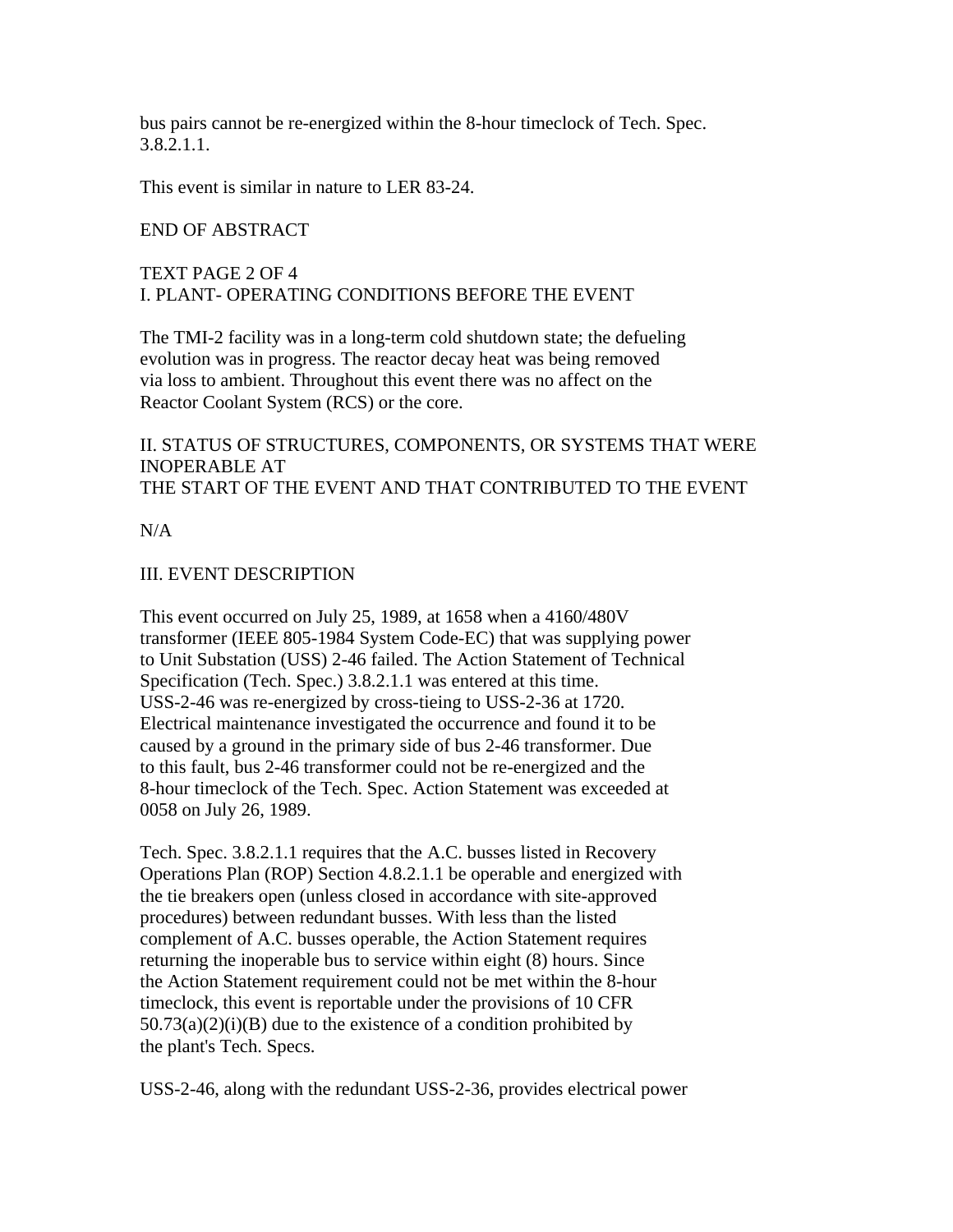to the Auxiliary and Fuel Handling Building (AFHB) ventilation supply and exhaust fans, the RCS boronmeter, and various Reactor Building receptacles supplying building cameras and auxiliary lights. Components powered by bus 2-46 transformer were without power from 1658 to 1720, when power was restored by cross-tieing to the bus 2-46 transformer. USS-2-36 has the capacity to carry the USS-2-46 loads in addition to its own in the cross-tied configuration. Redundant AFHB ventilation supply and exhaust fans and Reactor Building receptacles were powered continuously from busses 2-35 and 2-45.

This event is similar in nature to LER 83-24 which involved the failure of a 1E power transformer.

### TEXT PAGE 3 OF 4

### IV. ROOT CAUSE OF THE EVENT

This event was caused by an internal fault in the primary side of USS bus 2-46 transformer. The apparent cause was degradation of the insulation on the windings on the primary side resulting in grounding of the transformer rendering it inoperable. The cause of the insulation degradation has not been determined. Transformer failures similar to this event have occurred on three (3) previous occasions, one of which resulted in Licensee Event Report 83-24.

### V. CORRECTIVE ACTIONS

The immediate corrective action was to effect a tie-in between bus 2-36 and bus 2-46. This tie-in restored power to bus 2-46 within approximately 22 minutes from detection of the transformer failure.

In the long-term, the options available to mechanically resolve this condition are either to procure a new transformer or refurbish the failed transformer. The lead time to procure a new transformer is approximately one (1) year; the estimated time to refurbish the failed transformer is 12 to 16 weeks. GPU Nuclear's current plans are for TMI-2 to enter Facility Mode 2 by December 31, 1989, at which time, Tech. Spec. 3.8.2.1.1 would no longer be applicable. Therefore, a proposed revision to ROP 4.8.2.1.1 has been submitted via GPU Nuclear letter 4410-89-L-0087, dated August 22, 1989, which recognizes that schedular considerations reduce the necessity and appropriateness of repair or replacement of the failed transformer.

The proposed ROP revision provides flexibility in operation should one of the remaining redundant bus transformers (i.e., those transformers supplying power to busses 2-35, 2-36, or 2-45) fail. The proposed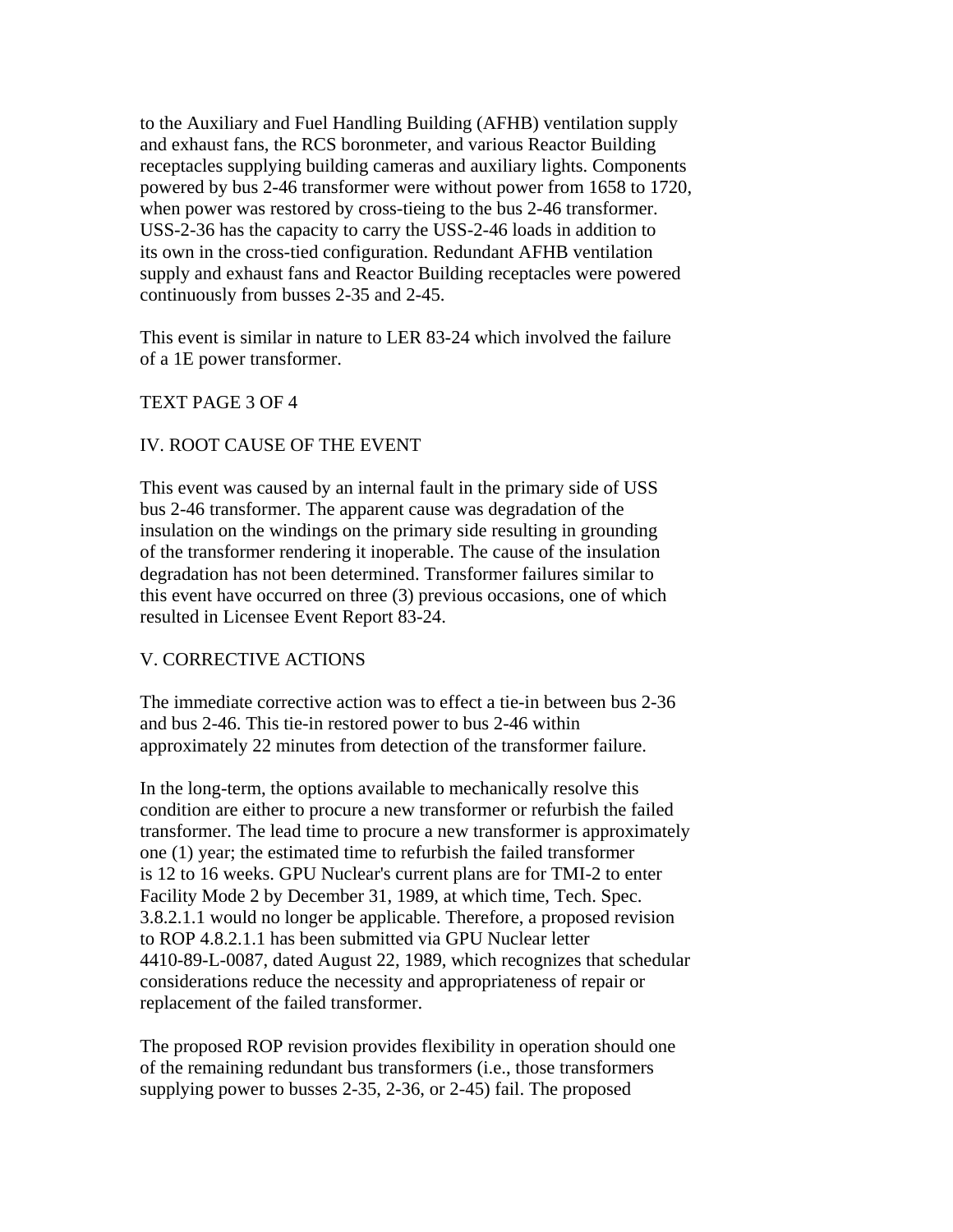revision would allow a cross-tie between redundant busses in the event of another transformer failure. However, the proposed revision does not obviate GPU Nuclear's responsibility to maintain each pair of redundant busses energized and to notify the NRC pursuant to 10 CFR 50.73 should a subsequent transformer fail and cannot be returned to operability within the 8-hour period allowed by Tech. Spec. 3.8.2.1.1.

## VI. COMPONENT FAILURE DATA

The equipment involved is a General Electric transformer: 2000 KVA 3PHI 4160/480 volt Delta-Y 60 Hz open air cooled (IEEE 805-1984 System Code-EC). The apparent cause of failure was degradation of the insulation on the windings on the primary side resulting in grounding of the transformer.

## TEXT PAGE 4 OF 4

## VII. AUTOMATIC OR MANUALLY INITIATED SAFETY SYSTEM RESPONSES

 $N/A$ 

# VIII. ASSESSMENT OF THE SAFETY CONSEQUENCES AND IMPLICATIONS OF THE EVENT

Safety consequences of failure of the bus 2-46 transformer (i.e., inability to power a redundant train of the AFHB ventilation and the RCS boronmeter) were mitigated by the redundant ventilation fans powered by the 2-35/2-45 busses. Additionally, boration of the RCS was ensured through controls established in the Boron Hazards Analysis and the Primary Plant Operations Procedure 4210-OPS-3200.02, which requires boron sampling of the RCS every eight (8) hours in the event of boronmeter inoperability. These features would also mitigate the safety consequences of a potential future failure of the bus 2-36 transformer with subsequent loss of power to busses 2-36 and 2-46. Therefore, this event did not jeopardize the health and safety of the public.

### ATTACHMENT 1 TO 8908310147 PAGE 1 OF 1

GPU Nuclear Corporation GPU Nuclear Post Office Box 480 Route 441 South Middletown, Pennsylvania 17057-0191 717 944-7621 TELEX 84-2386 Writer's Direct Dial Number: